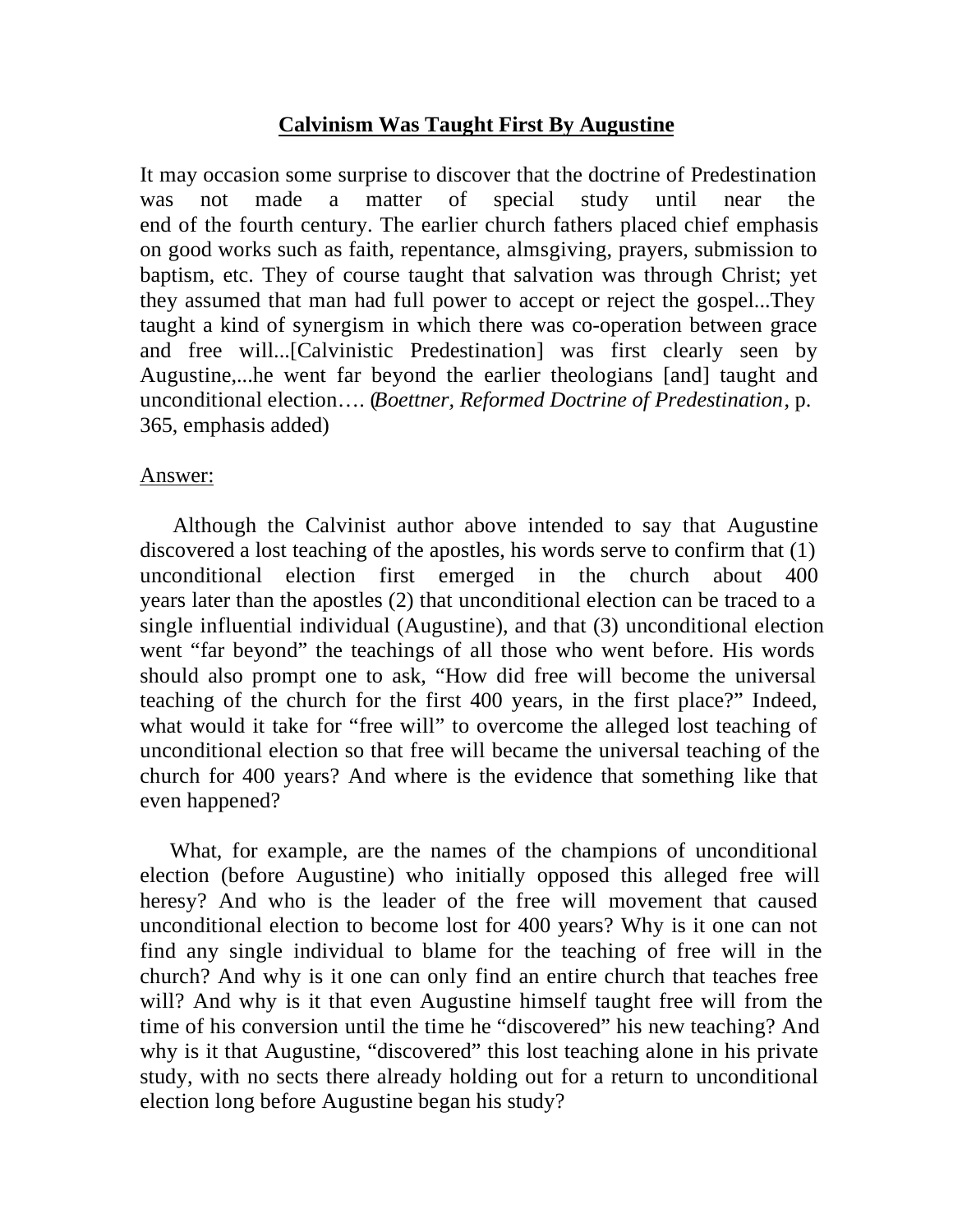In short, there is no historical evidence that unconditional election was ever taught before Augustine! There is only evidence that it started with Augustine. The only "proof" that unconditional election was lost by the church for four centuries and then found by Augustine, if it can be called proof, is Augustine's own newly discovered interpretation of scripture! And that is not "proof" since every passage in question is capable of a conditional, free will, interpretation.

It would be one thing if the verses cited by Calvinists required their interpretation. But they do not. In every case, the verses cited by them had been understood in harmony with free will by the early church before Augustine. And even now after the Calvinists have had 1500 years to refine their arguments, they are no better off, but actually worse off, as far as arguments from scripture go. One example that keenly illustrates this is Romans 9. For centuries Calvinists have appealed to Romans 9 as their strongest proof text. But look at what one of their own authors says today on that:

There has been much discussion about the meaning of Romans 9 to 11. It is being accepted more and more that this passage is not concerned primarily with establishing a locus de predestination as an analysis of individual election or rejection, but rather with certain problems that arise in the history of salvation....It is clear that the redemptive-historical point of view is of decisive significance for the exegesis of Romans 9 to 11....After Paul has drawn our attention to God's free mercy and grace he speaks of God's acts against Pharaoh...It is clear that Paul does not want to direct our attention to the individual fate of Pharaoh, but that he speaks of him in order to show his place in the history of salvation [on earth, b.yates], and it is certainly not permissible - as Calvin did - to draw conclusions here regarding the "example" of stubbornness because of God's eternal decree, and regarding the rejection of the wicked. (G. C. Berkouwer, *Divine Election*, Grand Rapids: Eerdmans Publishing Co., 1977 reprint, pp. 210-213, italics and brackets added for emphasis)

And so after 1500 years of arguments, things are not improving for the Calvinist interpretation since even Reformed theologians are saying "more and more" that Romans 9 is not teaching what Calvinists have claimed in the past.